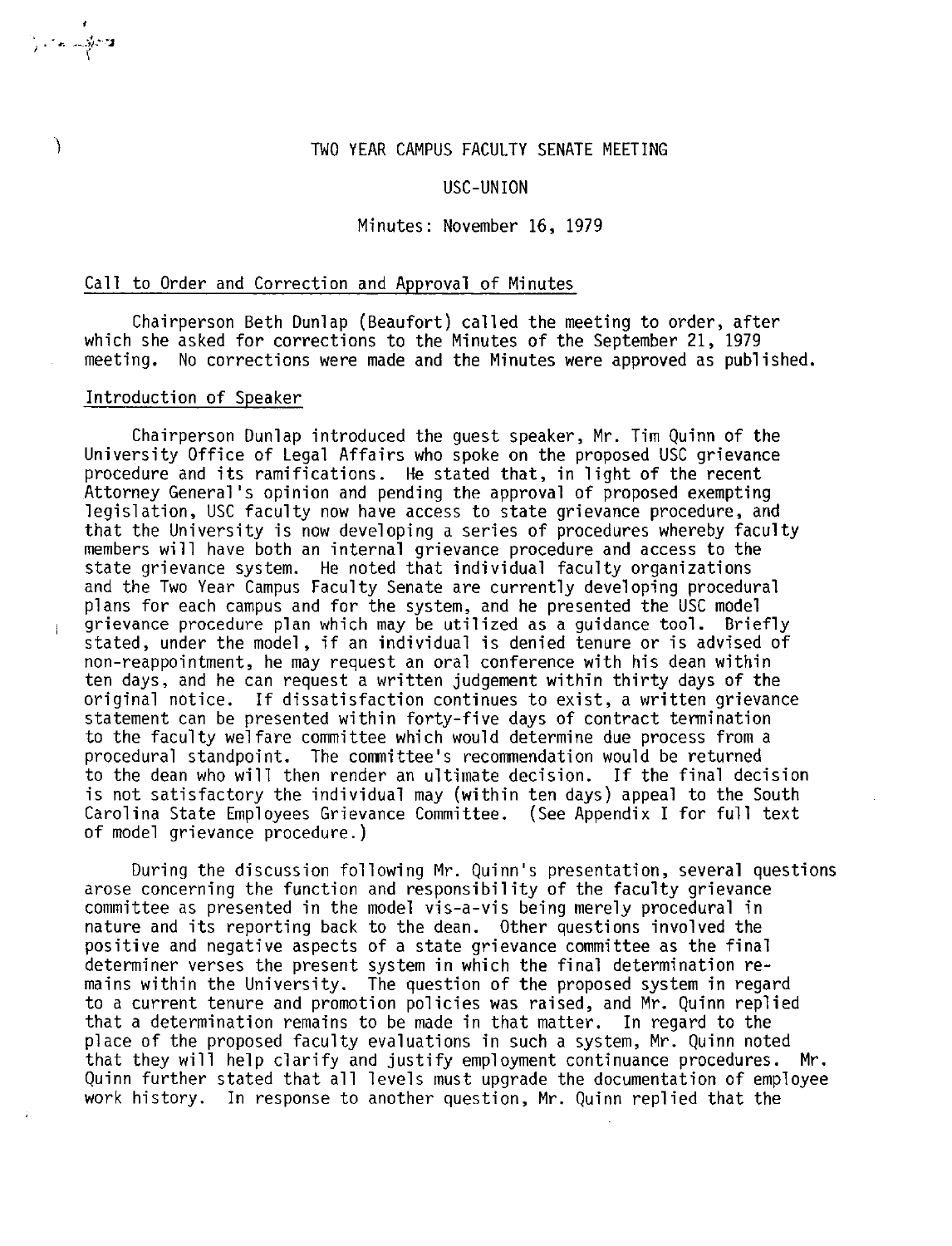$\Big\}$ 

 $\overline{\phantom{a}}$ 

proposed grievance procedure only covers the area of employment and that other procedures exist for affinnative action, academic freedan, etc.

## Comments by University Officials

Associate Vice President Bob Alexander reported on several items of interest:

- l) 13udget forecast. Associate Vice President Alexander noted that the University has requested 101.4 million including all campuses and the Medical School in appropriated funds for 1980-81. The CHE has recommended 92.5 for all campuses excluding the Medical School and 98.3 including the Medical School. At this time, the Budget and Control Board has recommended \$80 million which is \$3 million less than the University received last year. He noted the need to obtain adequate funding and the possible negative impact of inadequate future appropriations. Dr. Alexander also noted that the Budget and Control Board has recommended a  $10.5\%$  salary increase ( $7\%$  cost of living, 3.5% merit) but emphasized that it was only a recommendation. He further commented that although next year will be a tight budget year, the formula funding approach should benefit all campuses except Sumter.
- 2) CHE Master Plan. Dr. Alexander stated that the two year campuses are rmst affected by the master plan recomnendations where it calls for the three tier system and the lower division. He noted that the University's response to the plan has been prepared and is available for study at all campuses, and that the legislature will be the final determining entity in regard to the plan. (Copies of the University's response were given to each senator).
- 3) Annual evaluation and review. Dr. Alexander noted that the annual evaluation of all faculty members will begin in the near future. (See discussion of this subject under Rights and Responsibilities Committee below.)
- 4) Tenure and Promotion. Dr. Alexander communicated Vice President Duffy's desire that all members of the interior and exterior tenure and promotion committees be tenured faculty. Professor Jimmie Nunnery (Lancaster) noted that it was assumed that when the T&P procedures was revised last year that it would also apply to interior T&P comnittees. Ile stated that the Rights and Responsibilities Comnittee would look into the matter and recommend necessary corrections.

Ms. Miriam McNair, Director of Educational Referral Services (ERS) , commented on the functions of her office. She noted that ERS is a newly developing cormnmity program designed to: Collect and distribute educational opportunity information; encourage and support adults in the continuance of their education; assist adults in setting educational goals and matching goals with appropriate resources; provide assistance in the selection of available programs; and assist adults with college entrance procedures and regulations. Ms. McNair emphasized that Lhis program is not a recruitment tool, but is intended to provide assistance to all individuals seeking personal and educational growth and satisfaction, career change and advancement in their career fields. She noted that brochures detailing ERS will be available at all campuses and that a series of workshops will be held at all campuses in the near future to publicize the program. The first two workshops will be in December --  $\alpha$ . 5 at Salkehatchie and Dec. 10 at Aiken -- and the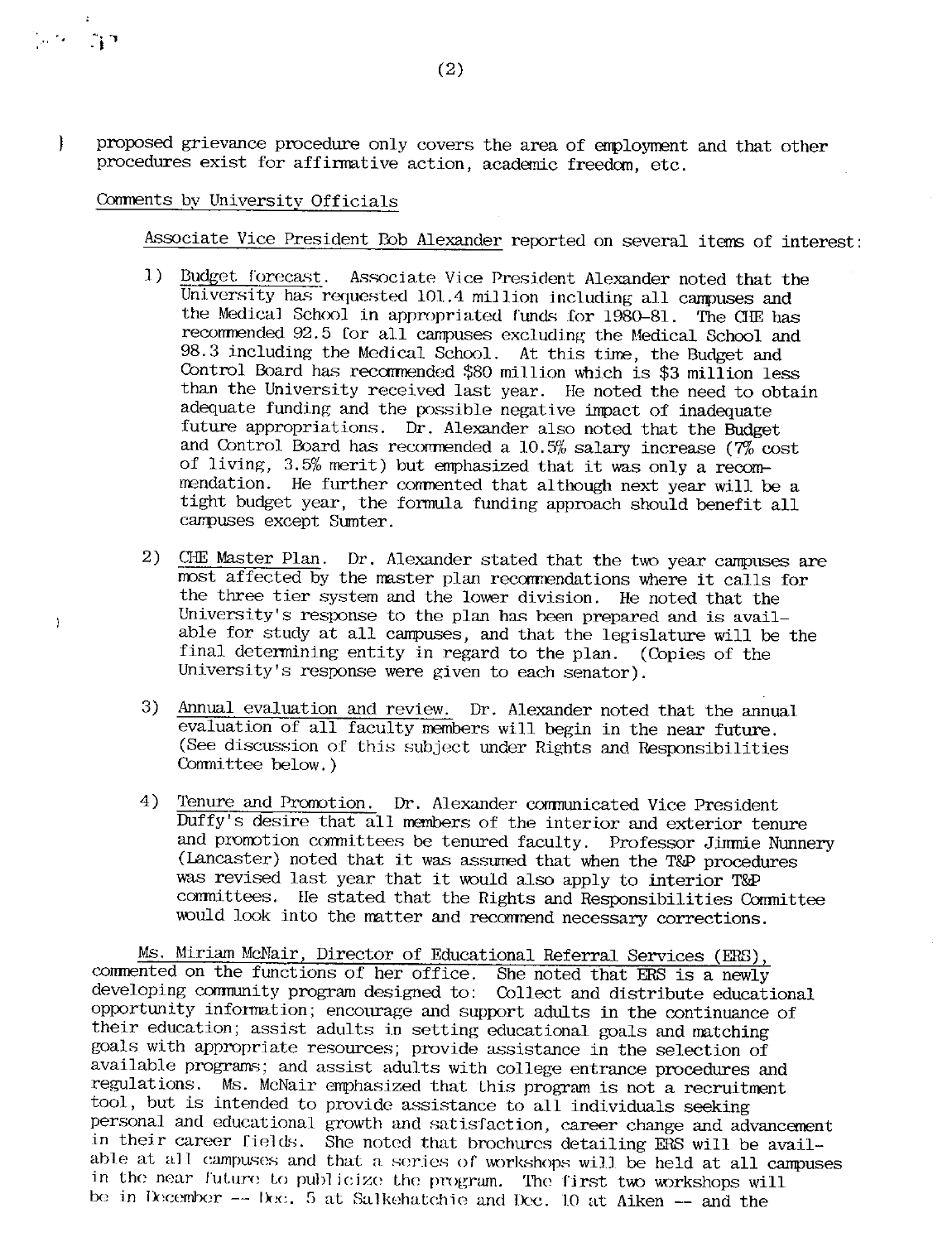remainder of the programs will be held in spring, 1980. Contact persons at each campus are: Beaufort - Vince Mesaric; Lancaster - Bob Rice; Salkehatchie -) Bess Lawton; Sumter - Dick Diebolt; Union - Bill Littleton. She also distributed the

copies of the South Carolina Career Guide, an occupational career guide pre pared by ERS.

Dean Jim Camp (Lancaster) noted that his campus is investigating a possible cooperative project to publicize ERS, and that he is hopeful of support from other campuses in this endeavor.

Mr. David Hunter, Coordinator of Student Services, spoke on the functions of his office, stating that his is a staff coordination function working with and through the student service coordinators on each campus. He noted that future projects will include a continuance of the Deans' Tour with the addition of non-academic personnel to assist students in the transition to Columbia. **Mr.**  Hunter also commented on the recent student leadership workshop and his commitment to continue and broaden this concept. He noted that he will undertake a survey to ascertain student interest and input into inter-campus social and athletic functions.

## Reports from Standing Committees

 $\frac{1}{2}$  ,  $\frac{1}{2}$  ,

 $\mathbf{I}$ 

 $\sim$ 

Rights and Responsibilities. Chairman Jimmie Nunnery (Lancaster) stated that the committee had several informative items to discuss:

1) Proposed review and evaluation procedure - Professor Nunnery noted that since his committee presented its Motion #1 (providing for faculty review, Minutes, September 21, 1979, Page 3), evidence was presented that a review procedure would be forthcoming. Such a procedure was detailed in a November 14, 1979 memo from Vice-President Duffy delineating the evaluation procedure and format (see Appendix II). Professor Nunnery noted that this procedure will satisfy the intent of the tabled motion, and that it will provide for an annual review with categories similar to faculty manual criteria for promotion and tenure and also bring non-classified personnel into the evaluation process.

Professor Robert Castleberry (Sumter) questioned whether the proposed system would utilize categorical quotas similar to the classified system. Professor Nunnery: No.

Dean Jack Anderson (Sumter) asked if these forms will be permanent and utilized for tenure and promotion consideration. Professor Nunnery: Probably. Associate Vice-President Alexander added that the form was devised to comply with grievance requirements and it would be difficult to evaluate an individual as outstanding and then deny tenure. Professor Nunnery also noted that even if the University is exempted from the state grievance procedure it is the intent of the administration that the annual review and evaluation procedures should continue.

Professor Nunnery then presented Motion #1 of the committee: "That Motion #1 of last meeting (as noted above) be tabled since the memorandum from the office of the V.P. for Two Year Campuses and Continuing Ed., dated 14 Nov. 1979, accomplishes the intent of the committee." The motion was approved.

2) Statement of information concerning proposed faculty bill of rights Professor Nunnery stated that the committee is delaying action on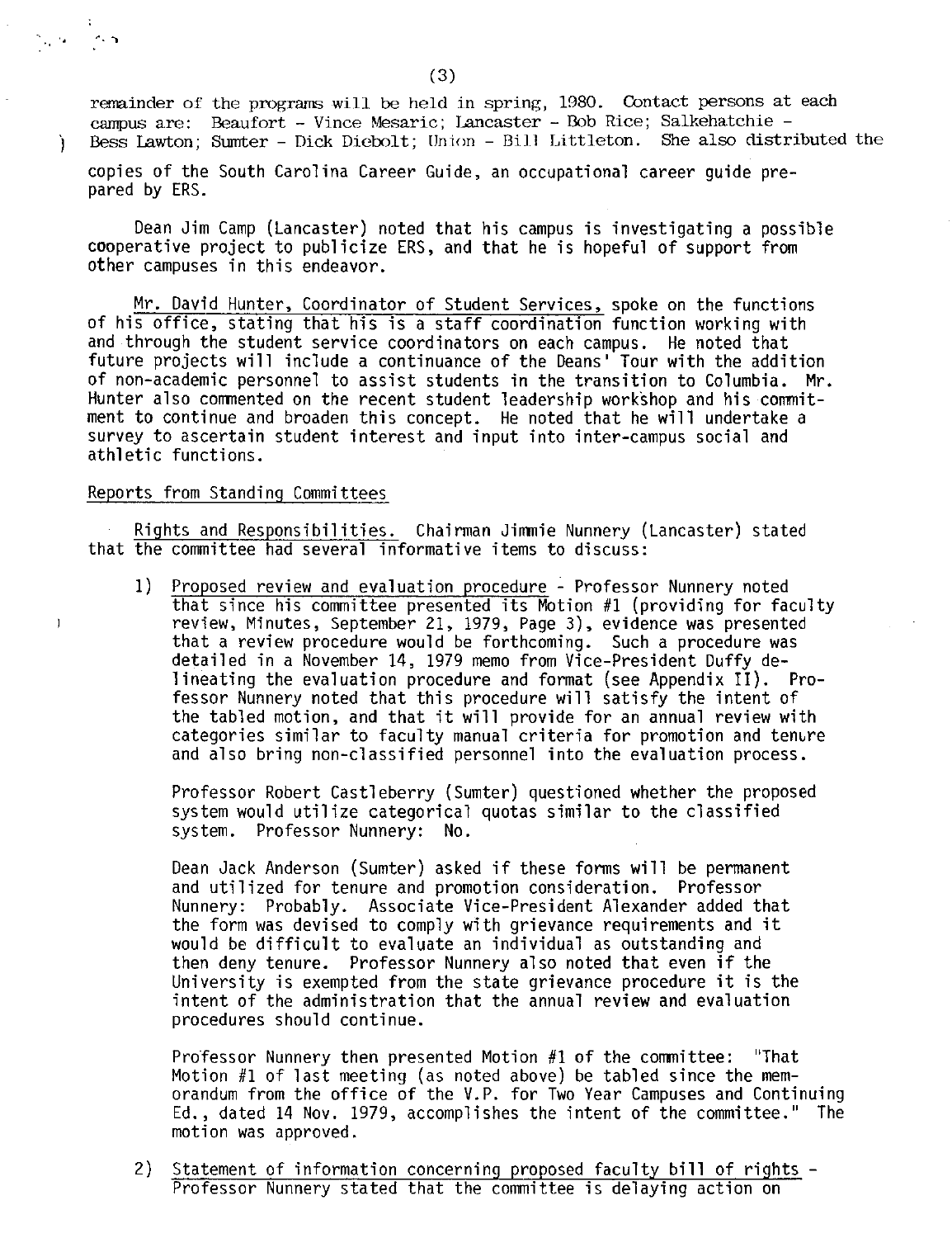the bill of rights investigation instituted at the last meeting pending the approval of a system grievance procedure. He noted that the procedure may eliminate the need for a bill of rights.

- 3) Amendment of administrative termination motion Professor Nunnery moved "that Motion #2 of his committee (providing for restrictions on administrative termination of faculty during T&P proceedings, Minutes, September 21, 1979, Page 3) be amended to take effect after the second year of employment." The motion was approved.
- 4) Matter of information Professor Nunnery stated that the committee has been charged with developing a system grievance procedure for presentation at the next Senate meeting. The committee **will** meet December 14, 1979 and it is requested that any information to be presented be communicated to the committee representative on each campus.

In relation to the above, Chairperson Dunlap questioned Vice-President Alexander concerning administrative approval of campus internal grievance procedures. Dr. Alexander stated that the Office of Legal Affairs will study all campus proposals for compliance with legal requirements.

Financial Concerns. Acting Chairperson Helen Parrish (Union) presented one matter of information and one motion:

- 1) Matter of information The committee requested the status of the question of University insurance coverage of personal items on campus. Associate Vice-President Alexander replied that the University does not have such coverage and none is foreseen. He suggested the extension of personal homeowner's coverage as one solution to the problem.
- 2) Motion "That this body go on record as commending the administration for obtaining additional diagnostic insurance coverage for University employees on our Blue Cross/Blue Shield policy." The motion was approved.

Intra-University Services and Communications. Chairman Tandy Willis (Union) reported that the committee is studying the feasibility of reducing the present thirty hour residency requirement for the associate degree on the two year campuses. He noted that this requirement was the same as that for a baccalaureate degree and hoped that a reduction would increase campus enrollments.

During the discussion that ensued it was noted that the residency requirement seems to vary from campus to campus. Associate Vice-President Alexander stated that the catalog requires thirty hours with fifteen for the military campuses. He noted that this matter was presently under study and that he would welcome further study and recommendations in regard to this matter by the committee.

Executive Committee. Chairperson Dunlap reported that, in response to a request from the Financial Concerns Committee, a University financial affairs officer will be present at a future Senate meeting to discuss financial concerns. She also announced that the Senate Executive Committee would meet January 18, 1980 and the next Senate meeting will be Friday, February 15, at USC-Lancaster.

.,

 $\mu_{\rm F}$  ,  $\mu_{\rm F}$ 

1

 $\big\}$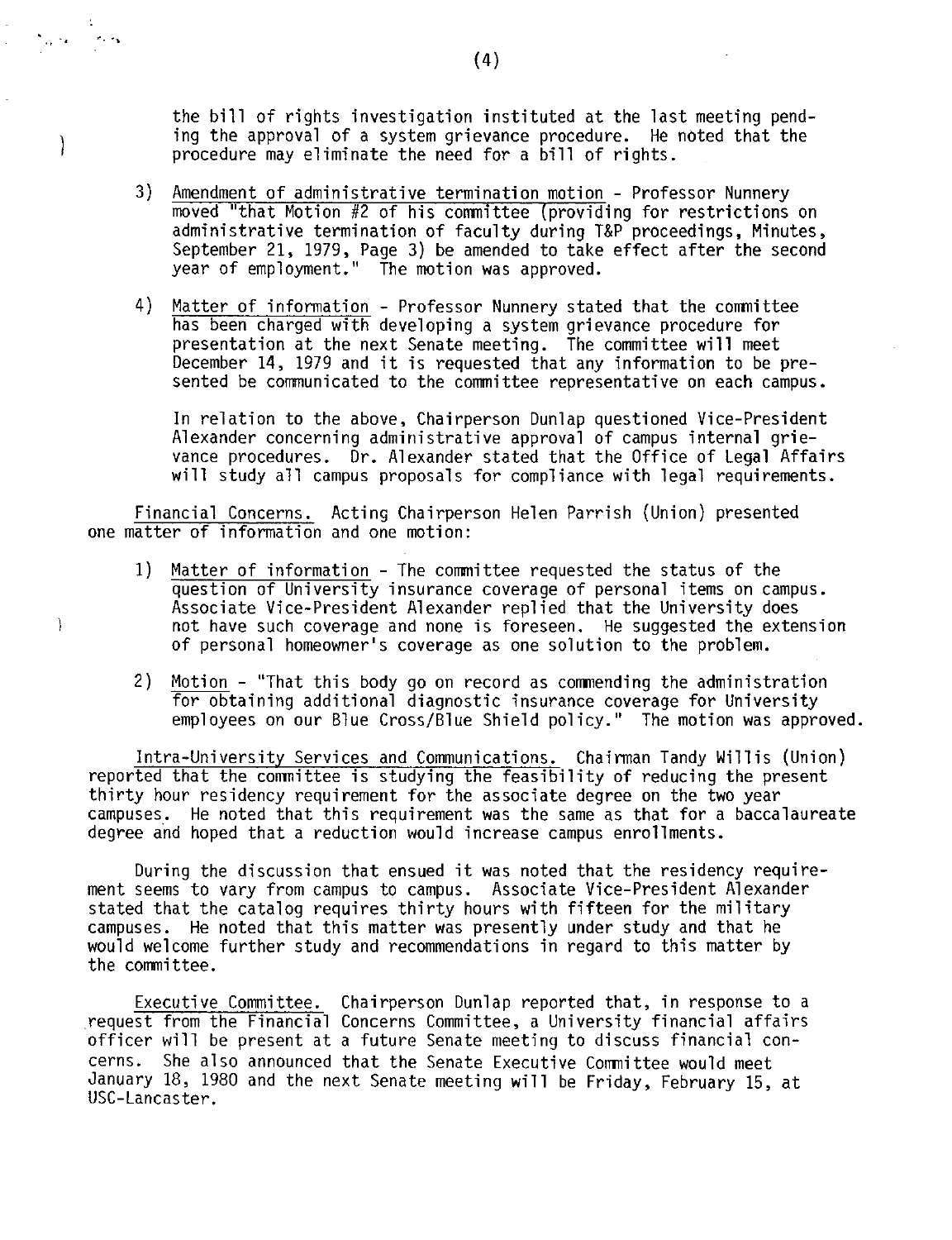Reports From Special Committees

)

 $\sqrt{1+\frac{1}{2}}$ 

. .

Library Committee. Representative Tandy Willis (Union) reported that the committee had not met since the last Senate meeting.

Curricula and New Courses. Representative Marion Preacher (Salkehatchie) reported that several items of Senate interest were discussed at the October meeting of the committee: The department of Math and Computer Science has added a degree program in statistics, anthropology, art, foreign languages, and theatre and speech have added new courses; and the HRTA program will be submitted to the December Faculty Senate for approval consideration. She noted that the latter program is unique in that, through the College of General Studies, either an associate or bachelor's degree may be earned in Hotel, Restaurant or Tourism Administration.

Professor Jerry Dockery (Military) questioned whether the new curriculum for nursing students had been approved; Professor Preacher replied that she believed it had and was now in force.

Faculty Welfare Committee. Representative Jerry Dockery (Military) reported that this committee has engaged in much discussion regarding the tenure and promotion process including procedures and the matter of procedural confidentiality. In a related matter, he noted that the committee regards the forthcoming evaluation procedure as a beneficial counseling tool rather than as a retributive document. Finally, Professor Dockery noted that a question regarding the legality of a two year campus representative on the Welfare Committee had been satisfactorily resolved.

Academic Affairs - Faculty Liaison Committee. Representative Jimmie Nunnery (Lancaster) reported on the September 27 meeting of the committee. He noted that masters and doctoral degree programs in statistics had been approved by the committee and the Board of Trustees, and that the proposal would be submitted to the Commission on Higher Education (CHE). He also commented on the above-noted CHE report, stating that the administration and the Board disagreed with portions of the report and would present their objections in a formal pronouncement. Professor Nunnery further stated that the committee studied a proposal for the restructuring of the College of Public Health and the College of Health and Physical Education into a College of Health Sciences with Dr. Winona Vernburg of Public Health as Dean of the proposed college. He noted that this proposal was approved by the committee and the Board and was to become effective October 1, 1979. Professor Robert Castleberry (Sumter) asked if any degree requirements in Health and PE would change. Professor Nunnery responded in the negative; Physical Education will be a free standing department in the College of Health.

Professor Nunnery also reported that the committee, in executive session and acting in its capacity as Final Court of Appeals, heard an appeal of a cheating conviction. The conviction was upheld.

As a matter of Senate information, Professor Nunnery listed the several types of dishonest conduct as contained in the Code of Academic Responsibility:

1. Utilizing written information not permitted.

2. Receiving written information from a person other than the instructor.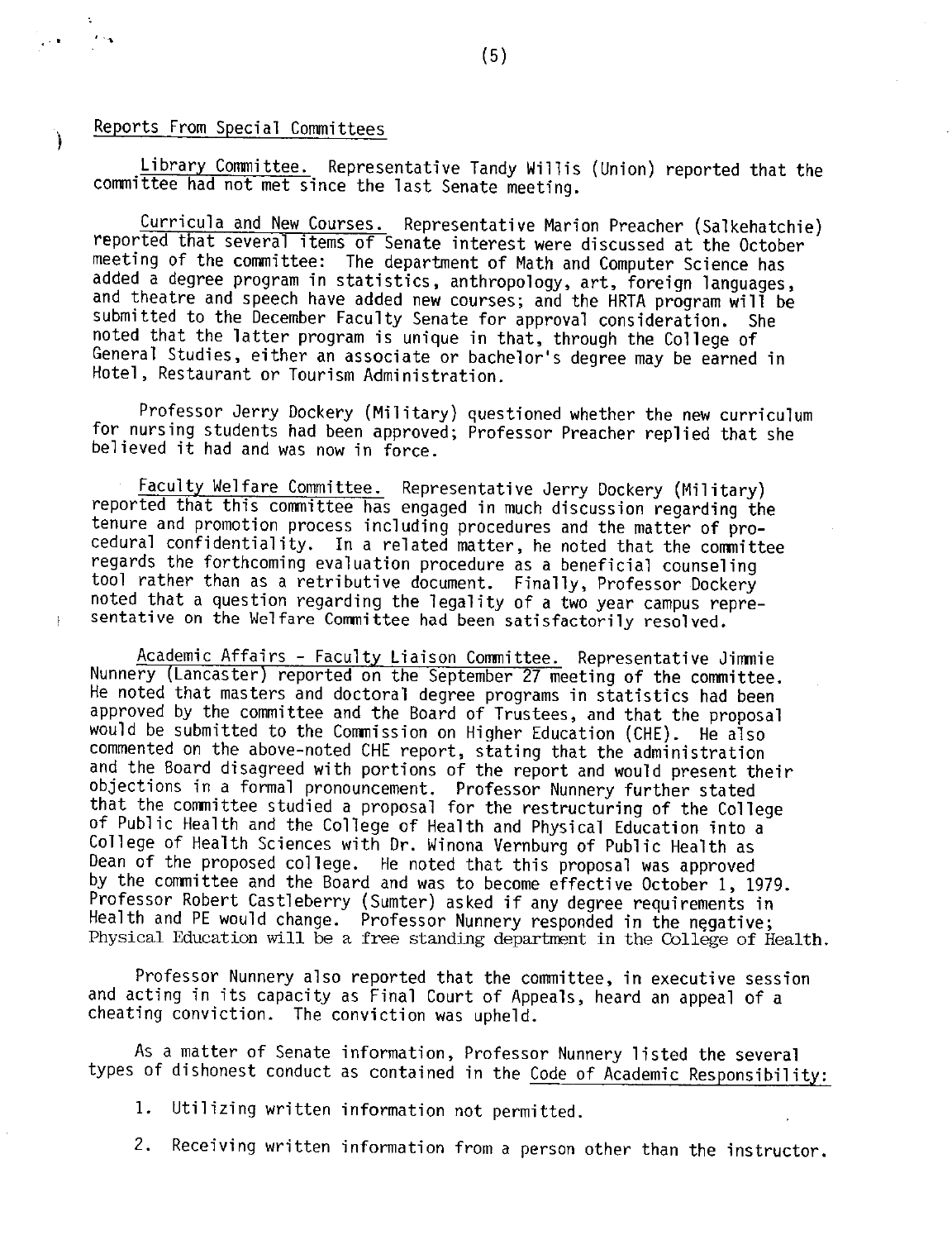3. Receiving oral infonnation from a person other than the instructor.

- 4. Stealing a copy of an examination before it is administered.
- 5. Buying a copy of an examination before it is administered.

.. :-,

 $\big\}$ 

 $\left.\rule{0cm}{0.4cm}\right.$ 

- 6. Selling a copy of an examination before it is administered.
- 7. Using a copy of·an examination before it is administered.
- 8. Assisting a student in utilizing written information not permitted.
- 9. Assisting a student in receiving written infonnation from a person other than the instructor.
- 10. Assisting a student in receiving oral information from any person other than the instructor.
- 11. Assisting a student in stealing a copy of an examination before it is administered.
- 12. Assisting a student in buying a copy of an examination before it is administered.
- 13. Assisting a student in selling an examination before it is administered.
- 14. Assisting a student in using a copy of an examination before it is administered.

Professor Nunnery also reported that he has been elected Chairman of the Academic Advisory-Faculty Liaison Committee and Faculty Representative to the U.S.C. Board of Trustees.

Academic Foreward Planning Committee. Representative John Samaras (Lancaster) was not present but communicated his report. He noted that the committee met October 12 to consider the Faculty Advisory Committee recommendation of grievance procedures and a proposal from the College of General Studies to establish a Center for Child and Family Studies. No action was taken in either of the above. An October 19 meeting was devoted to developing the University's response to the CHE Master Plan Proposal. A November 2 meeting considered, but took no action on, a proposal from the School of Public Health to establish an Environmental Health Research Center.

Systems Committee. Representative Beth Dunlap (Beaufort) reported that the committee had selected the 1980 commencement theme and that the committee had discussed the proposal for the two year campuses to apply for Southern Association accreditation as a system rather than by individual campus.

Dean Jack Anderson (Sumter) noted that the University is studying the feasibility of combining all policy manuals into a document applicable to the entire system.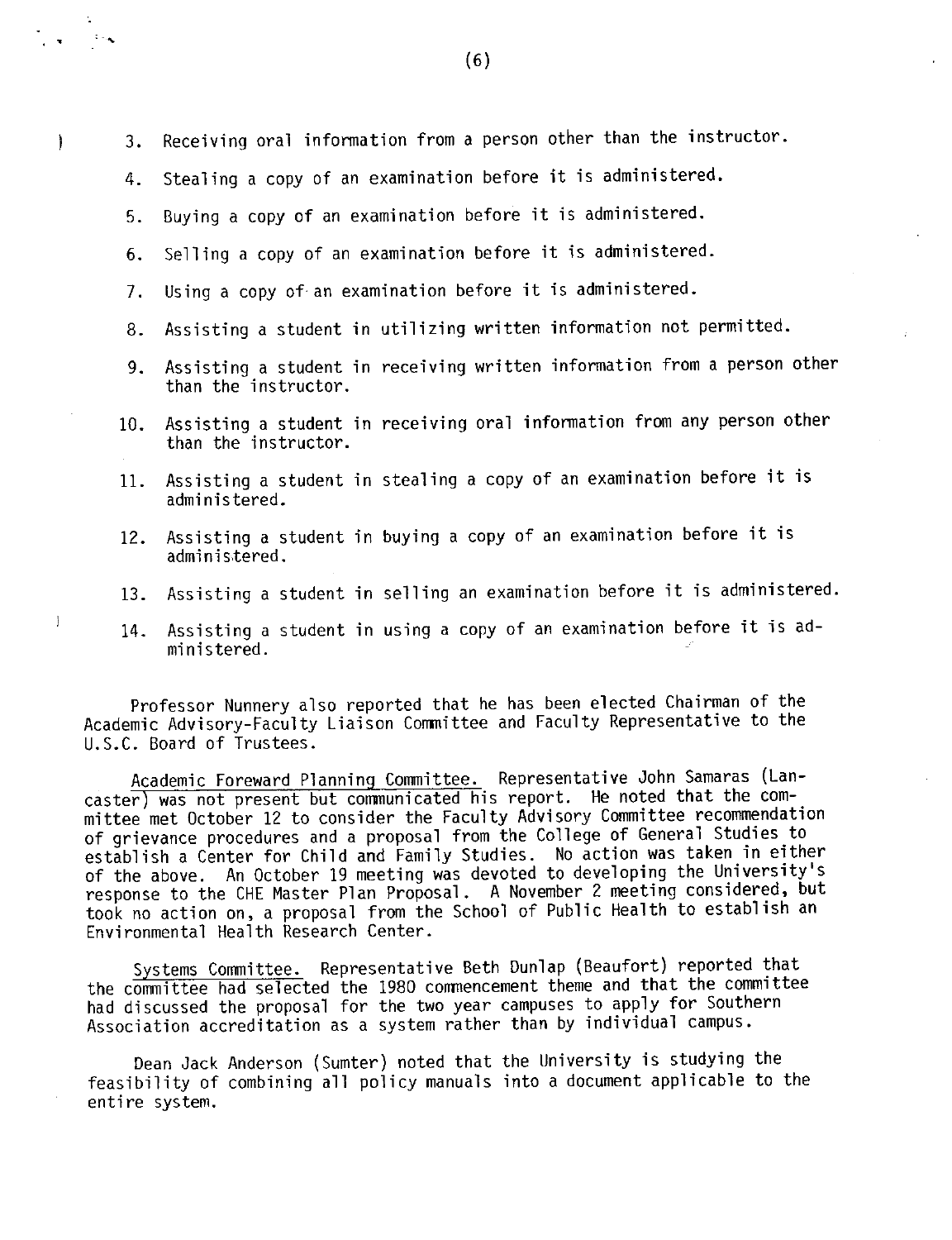## Unfinished Business.

) None.

. ,,

New Business.

None.

Announcements.

None.

 $\mathbf{I}$ 

Chairperson Dunlap then asked for a motion to adjourn. The motion was made and the meeting was adjourned.

7

 $\mathbf{v}=\mathbf{v}$ 

Respectfully submitted,

Beth Thomas Recording Secretary

Jim Otten Secretary

 $\ddot{\phantom{a}}$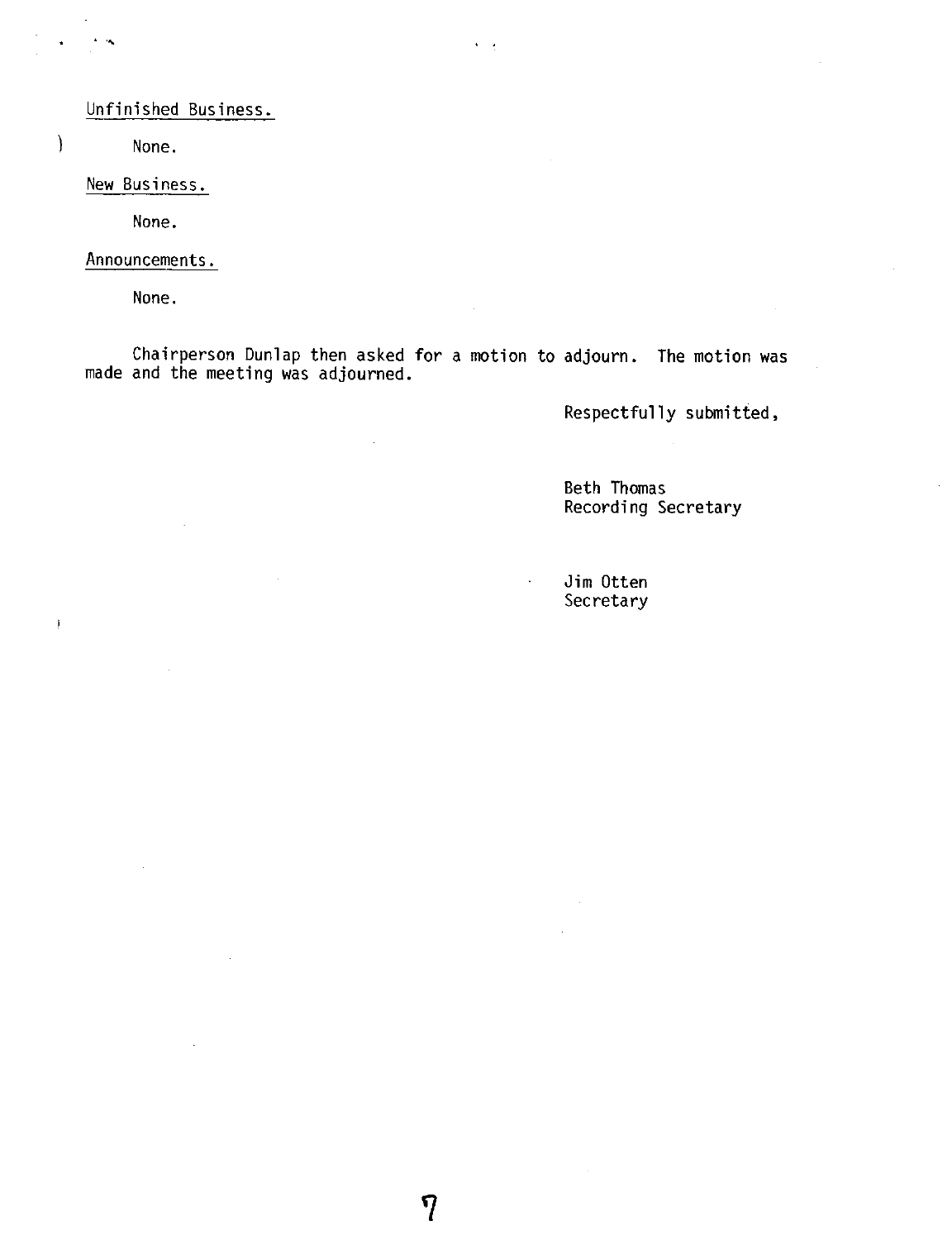' APPENDIX I

 $\cdot$ 

Proposed Model, Grievance Procedures for Faculty Members

When a probationary faculty member is to receive a notice of nonreappointment and/or denial of tenure followed by terminal contract, he should be advised that he has a right to request reconsideration of this decision by filing a grievance.

The steps of the grievance procedure should be explained to the faculty member, and are as follows:

1. Within ten (10) days the faculty member must request a conference and oral explanation from his Department Head, Dean, or Chief Administrative Officer regarding the action taken.

2. If the oral explanation is not felt to be satisfactory, the faculty member must within thirty (30) days from the date of the notice of nonreappointment and/or denial of tenure followed by terminal contract, request from the Dean of the College a written summary of the faculty member's case upon which judgments were made and action taken.

3. After receiving the written statement from the Dean, if the faculty member believes that there are grounds for reconsideration, he may state in writing the grounds for that belief and submit them to the President, Chancellor, or Dean, as appropriate.

4. After the President's, Chancellor's or Dean's consideration, if the faculty member remains dissatisfied, he may petition the Faculty Grievance Committee for consideration of his grievance. Such a request must be made to the

ᡩ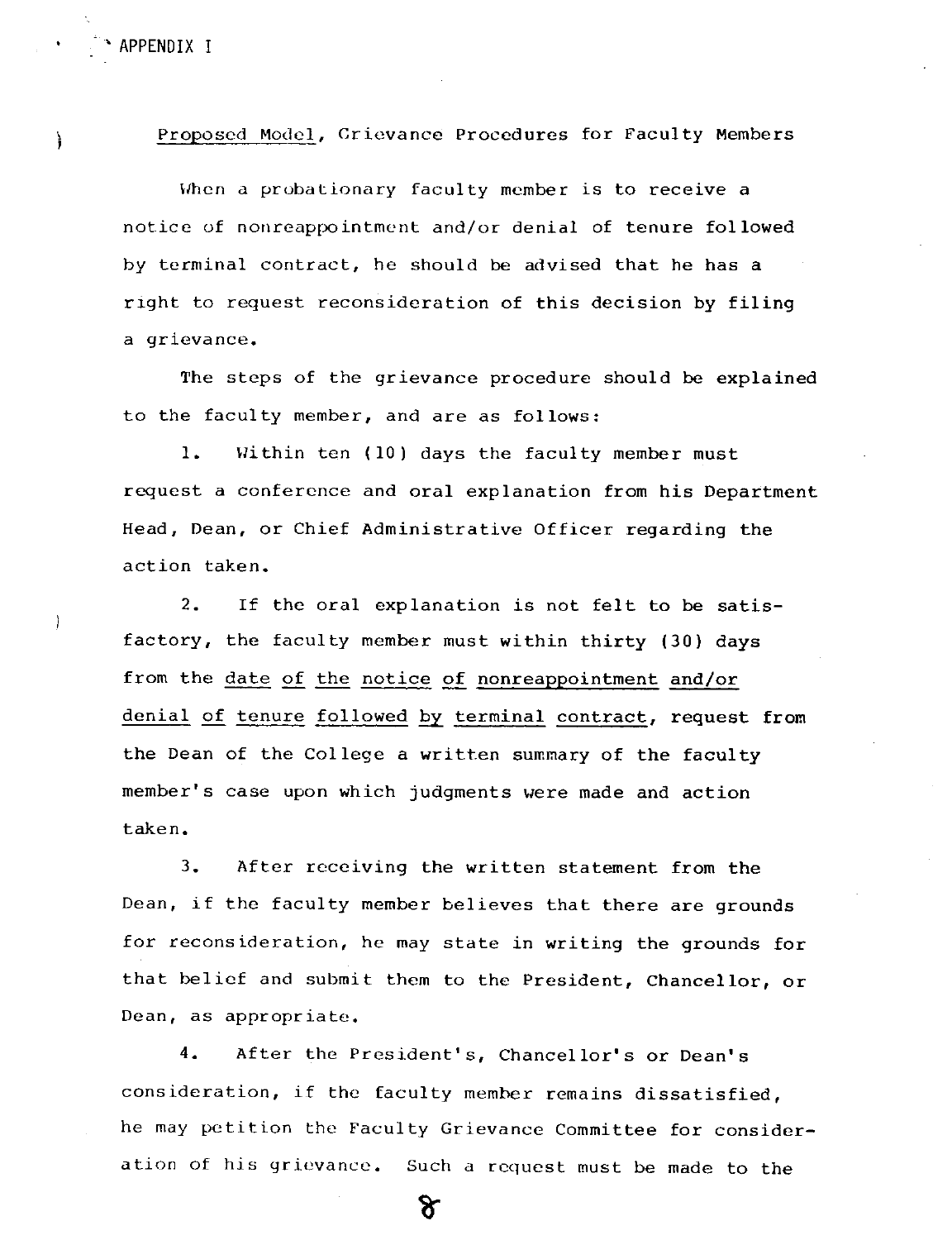Chairperson of the Faculty Grievance Committee no later than forty-five (45) days·prior to termination of his contract.

'

 $\frac{1}{2}$ 

 $\mathbf{I}$ 

5. The recommendation of the Faculty Grievance Committee will then he submitted to the President, Chancellor or Dean who will then render an ultimate decision.

6. If the final decision is not satisfactory to the faculty member, he may within ten (10) days thereafter file <sup>a</sup>notice of grievance to the South Carolina State Employees Grievance Committee.

NOTE: This is a proposed set of procedures and may be used in this interim prior to the adoption of formal procedures.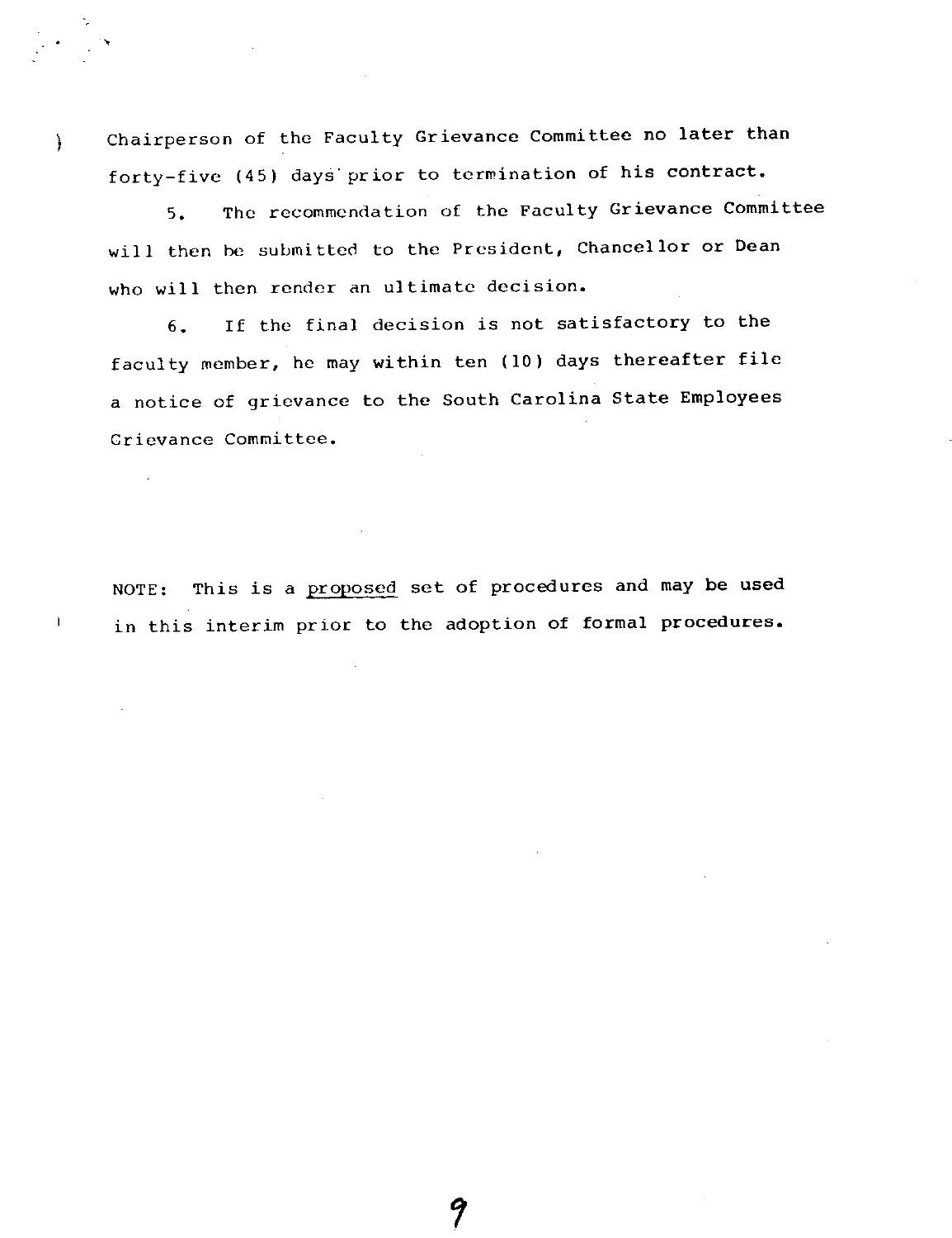APPENDIX II



**UNIVERSITY OF SOUTH CAROLINA** 

COLLMBIA, S. L., 29208

(H"ice of the Vice President tor Two-Year Campuses and Continuing Education.

)

 $\}$ .

Hovember 14, 1979

Metaorandum

n,:

FROM: Dr. John J. Dufty

SUBJECT: ANNUAL REVIEW OF FACULTY

As you know the State Personnel Division has ruled that laculty may grieve to the State Employees' Grievance Committee. Therefore, it is essential that Faculty receive an annual review by their appropriate supervisors. Please use the attached form which will insure that you comply with State Standards of Uvaluation. The following performance factors are to be used:

- l. Teaching Lffcctiveness
- 2. Campus Activities
- 3. Commanity Service.
- 4. Personal and Professional Jackta and Experience
- $\Sigma$ . Research and/or Scholarship
- $t$ . Institutional Suprort.

These evaluations should be completed on Rew Faculty and returned to my office by March 1, 1980. In the case of Continuing Faculty, the forms should be returned as soon atter January I as possible.

 $JJD$ / 2111111

Enclosure

*/0*